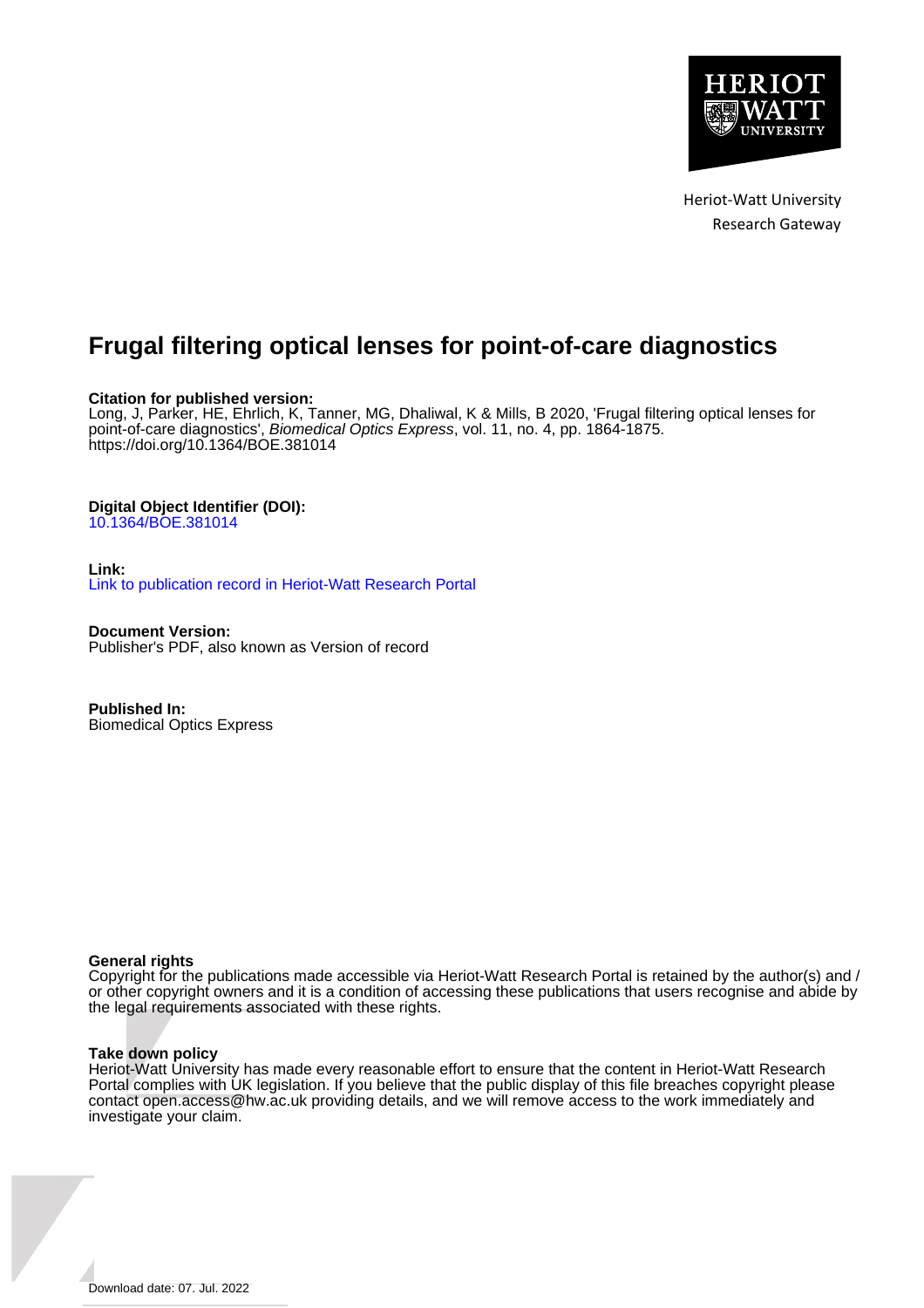

# **Frugal filtering optical lenses for point-of-care diagnostics**

# **JOANNA LONG, 1,\* HELEN E. PARKER, 1,2 KATJANA EHRLICH, 1 MICHAEL G. TANNER, 1,3 KEVIN DHALIWAL, <sup>1</sup> AND BETHANY MILLS<sup>1</sup>**

*<sup>1</sup>EPSRC Proteus IRC Hub in Optical Molecular Sensing and Imaging, Centre for Inflammation Research, Queen's Medical Research Institute, University of Edinburgh, Edinburgh, EH16 4TJ, UK <sup>2</sup>Department of Applied Physics, Royal Institute of Technology, Stockholm, Sweden <sup>3</sup>Scottish Universities Physics Alliance (SUPA), Institute of Photonics and Quantum Science (IPAQS), Heriot-Watt University, Edinburgh, EH14 4AS, UK \* Joanna.long@ed.ac.uk*

**Abstract:** Infectious diseases are the leading cause of morbidity and mortality in low and middle income countries (LMICs). Rapid diagnosis of infections in LMICs presents many challenges, especially in rural areas where access to health care, including diagnostics, is poor. Microscopy is one of the most commonly used platforms to diagnose bacterial infections on clinical samples. Fluorescence microscopy has high sensitivity and specificity but to date is mostly performed within a laboratory setting due to the high-cost, low portability and highly specialist nature of equipment. Point-of-care diagnostics could offer a solution to the challenge of infection diagnosis in LMICs. In this paper we present frugal, easy to manufacture, doped polydimethylsiloxane filtering optical lenses that can be integrated into smartphone microscopes for immediate detection of fluorescently labelled bacteria. This provides a breakthrough technology platform for point-of-care diagnostics.

Published by The Optical Society under the terms of the [Creative Commons Attribution 4.0 License.](http://creativecommons.org/licenses/by/4.0/) Further distribution of this work must maintain attribution to the author(s) and the published article's title, journal citation, and DOI.

#### **1. Introduction**

Sepsis and other bacterial infections are a leading cause of mortality globally, with the greatest burden affecting low and middle income countries (LMICs) [\[1\]](#page-10-0). Point-of-care (POC) diagnostics will enable faster decision making and timely treatments [\[2\]](#page-11-0). However, diagnosing infections in low resource settings presents many challenges which include technological and infrastructural limitations alongside integration into care pathways [\[1](#page-10-0)[–3\]](#page-11-1).

In the absence of bacteriological confirmation many infections are treated empirically, which can add to the global issue of antimicrobial resistance [\[4\]](#page-11-2). Some diagnoses, such as the initial screening for suspected *Mycobacterium tuberculosis* (Mtb), are heavily reliant on benchtop *ex vivo* microscopy. In this case, a technician must prepare and examine each individual sample slide to confirm the presence of a microorganism in a sample. The specificity and sensitivity of these tests is known to vary between 20 - 80% [\[5\]](#page-11-3), with technician fatigue and experience impacting the outcome [\[5–](#page-11-3)[7\]](#page-11-4). Indeed, sputum smear microscopy is the cornerstone of tuberculosis (TB) screening and identifies patients who may be infectious and a public health risk. Despite decades of progress in microscopy, smear microscopy remains a laboratory based process with slow turnaround and high resource requirements of trained staff [\[8\]](#page-11-5). The END TB initiative highlights the need for POC diagnostics and is key to reducing mortality [\[9\]](#page-11-6).

Molecular-based fluorescent labels have the potential to lessen these requirements by increasing the specificity and sensitivity through increasing signal to noise ratios. However, it is not yet readily possible to use current benchtop fluorescence microscopes outside of the laboratory setting [\[10\]](#page-11-7). The microscope optics, both for white-light and fluorescence modalities, present a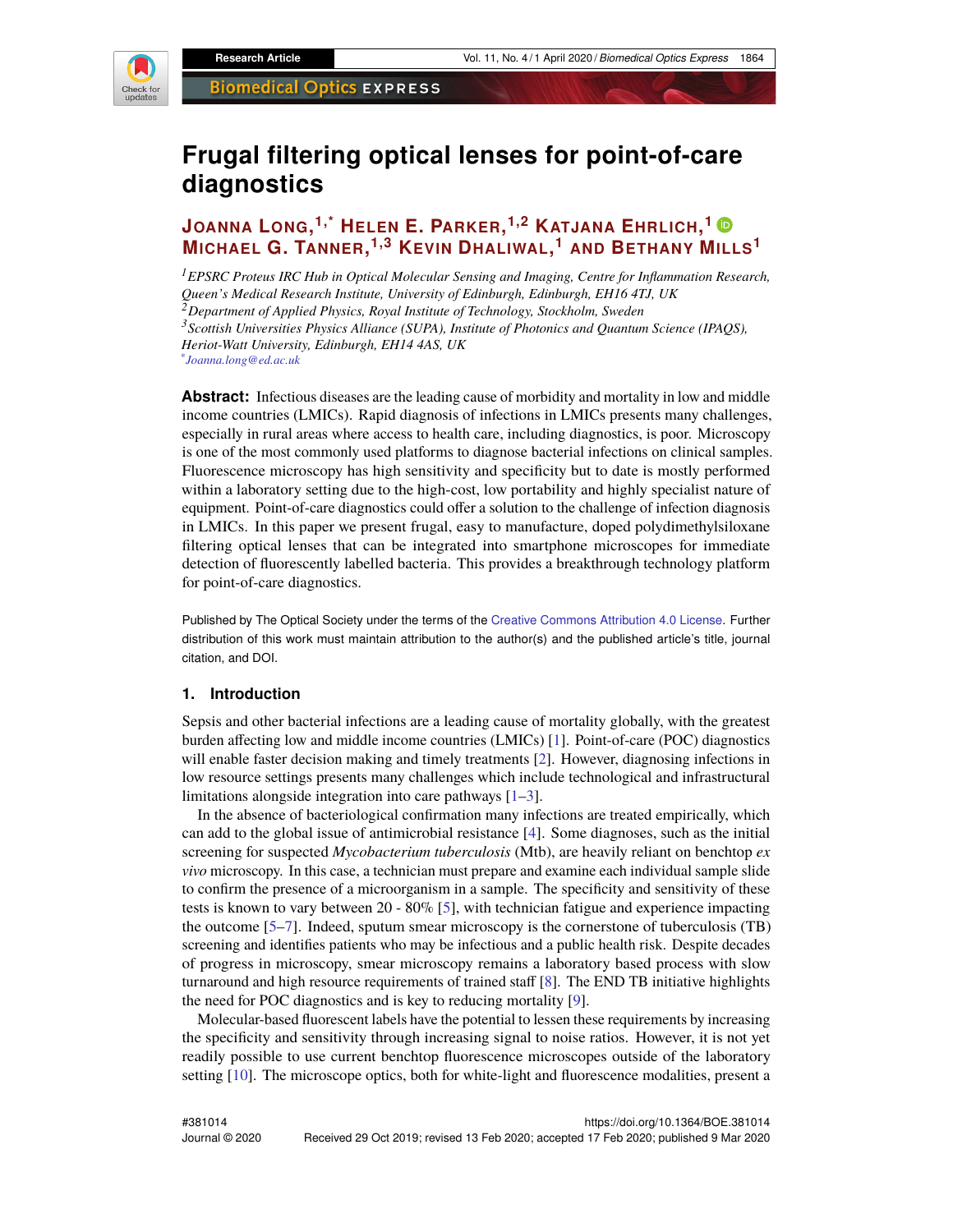significant POC translational challenge. They often require expensive, specialized light sources, optics, and sensors and need additional power sources [\[10](#page-11-7)[,11\]](#page-11-8).

Developments have been made to address the need for lower cost, more accurate diagnostics in LMICs. Since the 2000s, complementary metal-oxide-semiconductor (CMOS) sensors have become an enabling technology due to their widespread employment in smartphones [\[12,](#page-11-9)[13\]](#page-11-10). Today, CMOS sensors permit miniaturization, require less power, are inexpensive, and are readily available which has opened up their use as diagnostic devices at the POC [\[14](#page-11-11)[–16\]](#page-11-12). Smartphones or other mobile devices, and single-board computers such as the raspberry Pi have combined sensors and communication tools including wireless internet (WiFi) and Bluetooth [\[17\]](#page-11-13). The advanced data compression functionality of CMOS sensors and the potential of mobile applications will allow *in situ* or remote diagnostics at an accurate level [\[18,](#page-11-14)[19\]](#page-11-15). For LMICs, lower cost LED microscopy offers an alternative to expensive laser diode microscopes used in higher income countries [\[20\]](#page-11-16).

In a fluorescence microscope an emission filter is used to block illumination light, allowing only the emitted fluorescence from the sample to be transmitted to the detector, increasing signal to noise ratio. Long pass filters are commonly used in fluorescence microscopy systems [\[21\]](#page-11-17). However, these components occupy valuable and limited space which can be a problem in a space-constrained handheld system where the lenses require a short focal length. Furthermore, the associated costs of multiple components can be prohibitively high [\[11\]](#page-11-8). In terms of sample preparation, recent chemical innovation has led to targeted 'smart' fluorescent stains that need little processing, acting as a switch when they come into contact with a bacterial cell membrane [\[22–](#page-11-18)[24\]](#page-11-19). These labels may have major utility in settings where time and resources are limited such as in rural LMICs.

Cheaper optical components, including polydimethylsiloxane (PDMS) lenses have been developed and combined with smartphones [\[25,](#page-11-20)[26\]](#page-11-21). PDMS has good optical characteristics such as transparency  $(T = 90 - 95\%)$  [\[25,](#page-11-20)[27\]](#page-11-22) and is heat curable, meaning that it is possible to control its curing curvature, and thus the focal length of the lens. Previous work has indicated that for 10 µL heat cured PDMS lenses, a temperature of 200 °C gives rise to the greatest contact angle and magnification [\[25\]](#page-11-20). Additionally, this lens offers sufficient resolution for histological [\[25\]](#page-11-20) and bacteriological imaging [\[21](#page-11-17)[,28\]](#page-12-0). Smartphone microscopy systems have been developed with a resolution compatible with viruses and 100 nm nanoparticles, yet the use of laser diode light sources and expensive external lenses [\[29\]](#page-12-1) may make cost a prohibitive factor for translation to a low resource setting. Low cost 3D printable structures including accurate stages could be used as a framework for any future imaging platform [\[30\]](#page-12-2).

Here, we describe how a PDMS integrated filtering lens (IFL) doped with a silicone dye is able to act as both an emission filter and a lens for use at the POC. It has suitable imaging characteristics for detection of fluorescently labelled *Mycobacteria smegmatis* (a rare human-pathogen but commonly used as a laboratory model for Mtb) [\[31,](#page-12-3)[32\]](#page-12-4). The IFLs negate the need for two separate components in a POC device, which has the advantage of reducing the required physical space in any device. At a cost of less than 0.02 USD per lens, these IFLs could contribute towards low cost POC diagnostic solutions.

#### **2. Material and methods**

In order to fully characterize the IFLs, both the filtering properties and imaging properties of the lenses were tested, before being demonstrated in conjunction with a smartphone to image fluorescently labelled *M. smegmatis*. The following sections describe: the methodology for manufacturing the PDMS IFLs (Sec. [2.1\)](#page-3-0); characterization of the imaging and filtering properties of PDMS lenses (Sec. [2.2\)](#page-3-1); and the fluorescent *M. smegmatis* slide preparation (Sec. [2.3\)](#page-3-2).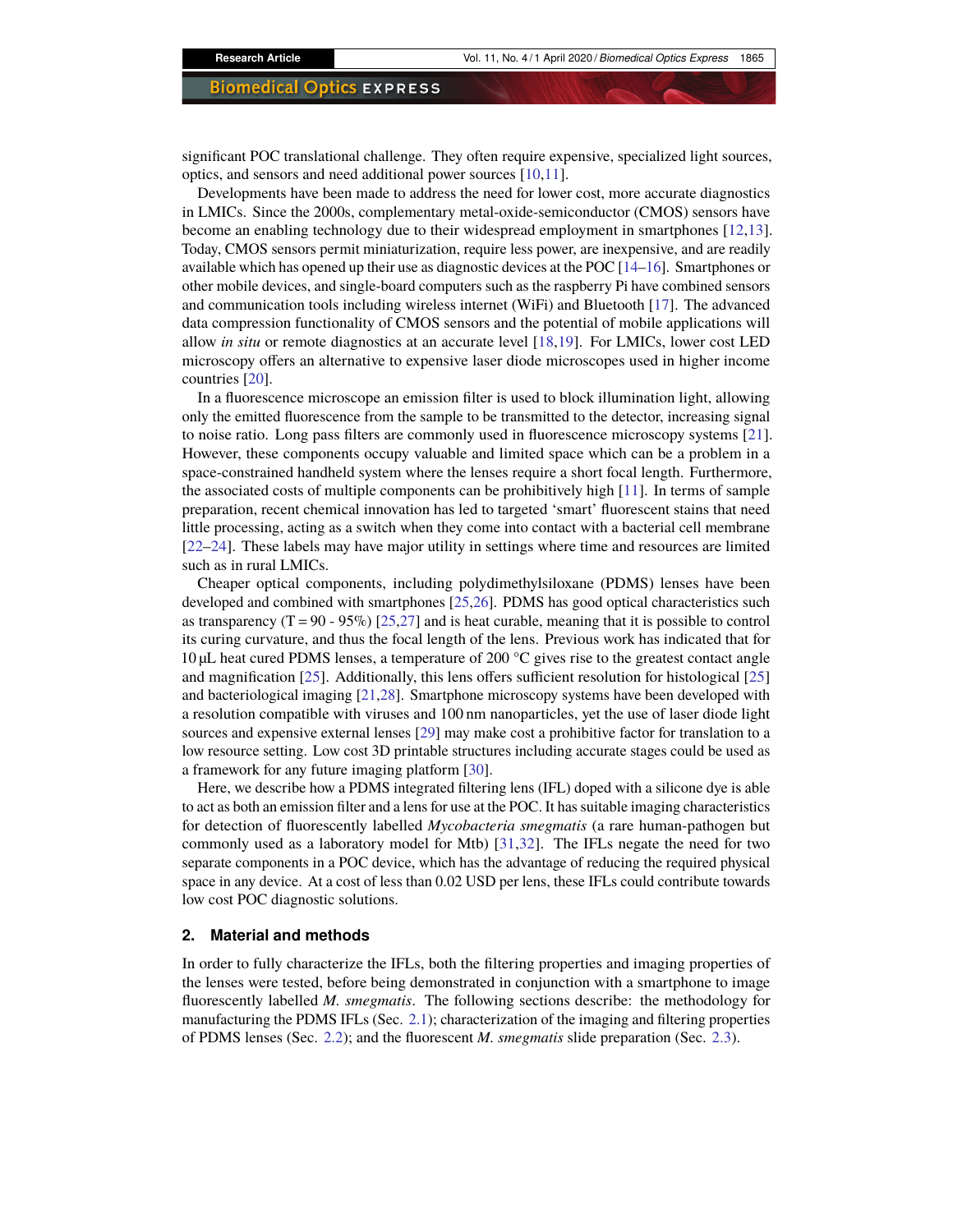#### <span id="page-3-0"></span>*2.1. PDMS filtering lens manufacture*

PDMS solution (Sylgard 184, Merck) was mixed in manufacturer's guidelines 10:1 of polymer to curative agent. Additionally, green or red silicone dye (Silc Pig Green or Red, Bentley Advanced Materials) was added to  $1\%, 3\%, 5\%, 7\%$  or  $10\%$  by weight to the polymer mix. This was then vacuum degassed to remove bubbles and ensure overall good imaging quality through the lens. 10 µL or 25 µL of polymer was syringed onto a clean glass slide on a heat plate at a range of temperatures from 150  $\degree$ C to 225  $\degree$ C.

#### <span id="page-3-1"></span>*2.2. Filtering and imaging characterization of PDMS filtering lenses*

#### 2.2.1. Setup for transmission measurement

The filtering effect of the lens with added dye was tested by placing the lens in the optical path of a white light source. The light source was collimated and the spot minimized using an iris before passing through the filtering lens which focused it into the spectrometer (USB2000+, Ocean Optics).

#### 2.2.2. Optical setup for lens focal length

To test the effect of the doping on the focal length of the lens, a 505 nm fibre coupled LED (M505F3, Thorlabs) setup was used. This incident light was collimated using a lens (C330TMD-A, Thorlabs) and minimized using an iris (SM1D12D, Thorlabs). A CMOS camera (DCC1645C, Thorlabs) was placed on a micrometer stage (XR50C/M, Thorlabs) so that the focal length of the lens could be calculated by finding the smallest spot size on the camera.

#### 2.2.3. Measurement of filtering lens contact angle

To measure the contact angle of each lens, a OnePlus 5 T smartphone (android 9) camera (16MP) was positioned fixed to the normal of the glass slide in a slide holder (XYF1/M, Thorlabs). The filtering lens was on the superior surface of the glass slide. Images were taken at maximum zoom (x8). Image analysis was performed using Fiji\_64 Image J contact angle plug-in.

#### 2.2.4. Optical setup for resolution imaging

The imaging capabilities were tested using a white LED light source to illuminate a positive 1951 USAF resolution target for non-fluorescence imaging (R1DS1P, Thorlabs). The target was placed at the focal length of the filtering lens which was placed on the front camera of the OnePlus 5 T smartphone.

#### <span id="page-3-2"></span>*2.3. Fluorescent mycobacterial slide preparation*

*M. smegmatis* (ATCC 23032) colonies were grown on 7H10 Middlebrook agar (Merck, catalogue M0303) supplemented with 10% v/v oleate-albumin-dextrose-catalase (OADC) (Merck cat. M0678), 0.5% glycerol (Merck, catalogue G5516) and sodium pyruvate (Merck, catalogue 5280) at 37 °C and stored at 4 °C. A single colony was smeared directly into an 'all microbe', NBD-based SmartProbe (30  $\mu$ L, 5  $\mu$ M) [\[22\]](#page-11-18) on a clean glass microscope slide and mounted with a coverslip. Images were captured using the smartphone-IFL device setup as described above, or by wide-field microscopy (EVOS FL Imaging System, Thermo Scientific AMF4300) with GFP LED filter cube and 20x objective. Images were brightness and contrast enhanced using Fiji\_64 Image J.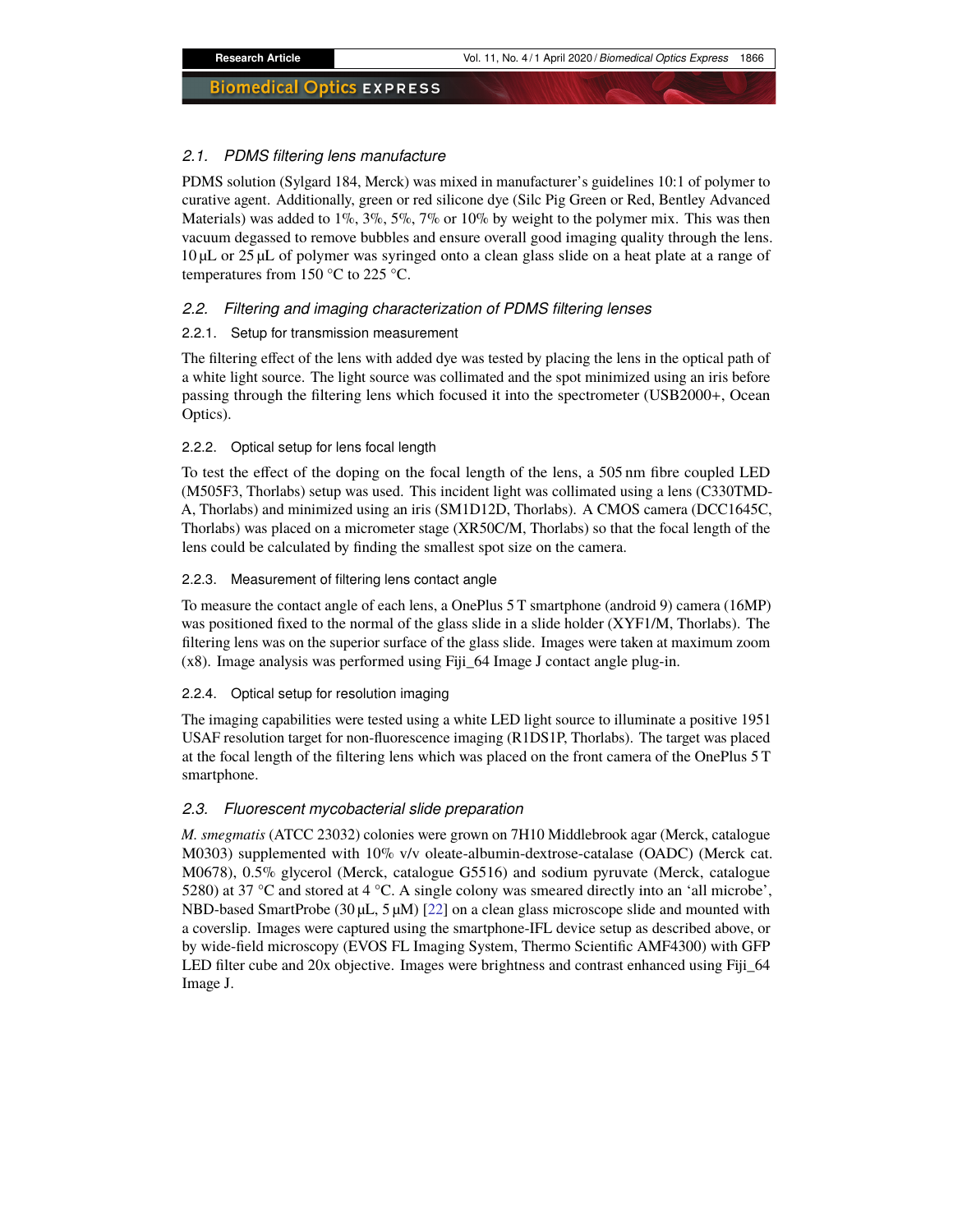#### **3. Results and discussion**

#### *3.1. Characterization of the filtering lenses*

To investigate the effect of adding in a silicone pigment to the clear PDMS lens, fabrication for the 25 µL lenses occurred over a temperature range from 150 °C to 225 °C, and across a range of doping from 0% to 10% as shown in Fig. [1\(](#page-5-0)A). Additionally, 10  $\mu$ L lenses were fabricated at 225 °C. The average usable diameter, or clear aperture, was calculated using the lens on a CMOS detector. As expected, the larger  $(25 \mu L)$  lens has a greater clear aperture which gives a larger field-of-view (FOV).

Previous work from Sung *et al*. [\[25\]](#page-11-20) demonstrated that the focal length, *f*, of clear PDMS lenses reduces with increasing temperature. Here, we observed that at temperatures of > <sup>200</sup> °C there was a plateauing of the focal length suggesting that for the 25 µL lenses there was a minimal achievable focal length (Fig.  $1(D)$  $1(D)$ ). To compare the effect of volume on focal length, the 10 µL lenses fabricated at 225 °C were compared to the 25 µL lenses fabricated at the same temperature. The focal length of the 10 µL lenses was approximately half the focal length of the  $25 \mu L$  lenses (Fig. [1\(](#page-5-0)E)).

By comparing the  $0\%$  (i.e. clear) doped lenses, with  $3\%$  and  $10\%$  lenses it was found that the dye had no effect on the focal length of the lenses shown in Fig. [1\(](#page-5-0)D), with there being no significant differee between any of the doping concentrations.

The focal length and temperature correlate as a result of the variation in the contact angle created at these temperatures. The PDMS cures more quickly at higher temperature and so gravity has less opportunity to take effect, resulting in a greater contact angle. The doping percentage of the PDMS lenses did not have an effect on the contact angle, shown in Fig. [2\(](#page-6-0)A). There was no significant difference in contact angles between the  $10 \mu$ L and the 25  $\mu$ L lenses fabricated at 225 °C suggesting that at this temperature contact angle is independent of volume. Figure [2\(](#page-6-0)B) shows correlation between contact angle and focal length. At a focal length of 6 mm, there is a greater range of contact angles than for higher focal lengths such as 10 mm.

The focal length of a lens is proportional to its radii of curvature and is expressed by the lensmaker's equation. Taking the thin lens approximation,

$$
\frac{1}{f} \approx \frac{n_2 - n_1}{n_1} \left( \frac{1}{R_1} - \frac{1}{R_2} \right),\tag{1}
$$

where  $n_1$  and  $n_2$  are the refractive indices of air and PDMS, respectively, and  $R_1$  and  $R_2$  are the radii of curvature of the two surfaces. In the case of planar convex lenses, such as the PDMS IFLs, the term  $1/R_1$  vanishes and the formula can be rearranged to express  $R_2$  as,

$$
R_2 \approx 0.4f,\tag{2}
$$

where we have taken the refractive index of PDMS to be 1.4.  $R_2$  decreases with temperatures from 150 °C to 200 °C and then plateaus from 200 °C to 225 °C shown in Fig. [2.](#page-6-0) The 10  $\mu$ L lenses have a smaller  $R_2$  than the 25  $\mu$ L lenses.

Figure [2\(](#page-6-0)C) shows correlation between temperature and relative curvature (R) of the lenses. At the highest temperatures, there is greater variation in R, causing variation in focal length (observed in Fig. [2\(](#page-6-0)B)), even though contact angle is repeatable.

It may be that contact angles are approaching a maximum achievable at high temperatures while R is still varying, however further work would need to investigate higher temperatures to clarify this. The contact angle will also be influenced by the drop height. There may have been an error introduced in fabrication with drop height only controlled to the nearest 5 mm. Additionally, the heat plate may not be of uniform heat across the surface and so the positioning of the glass slide during manufacture may have resulted in a slight spatial variation in temperature. This could have contributed to a slight variation in diameter/contact angle at each volume/temperature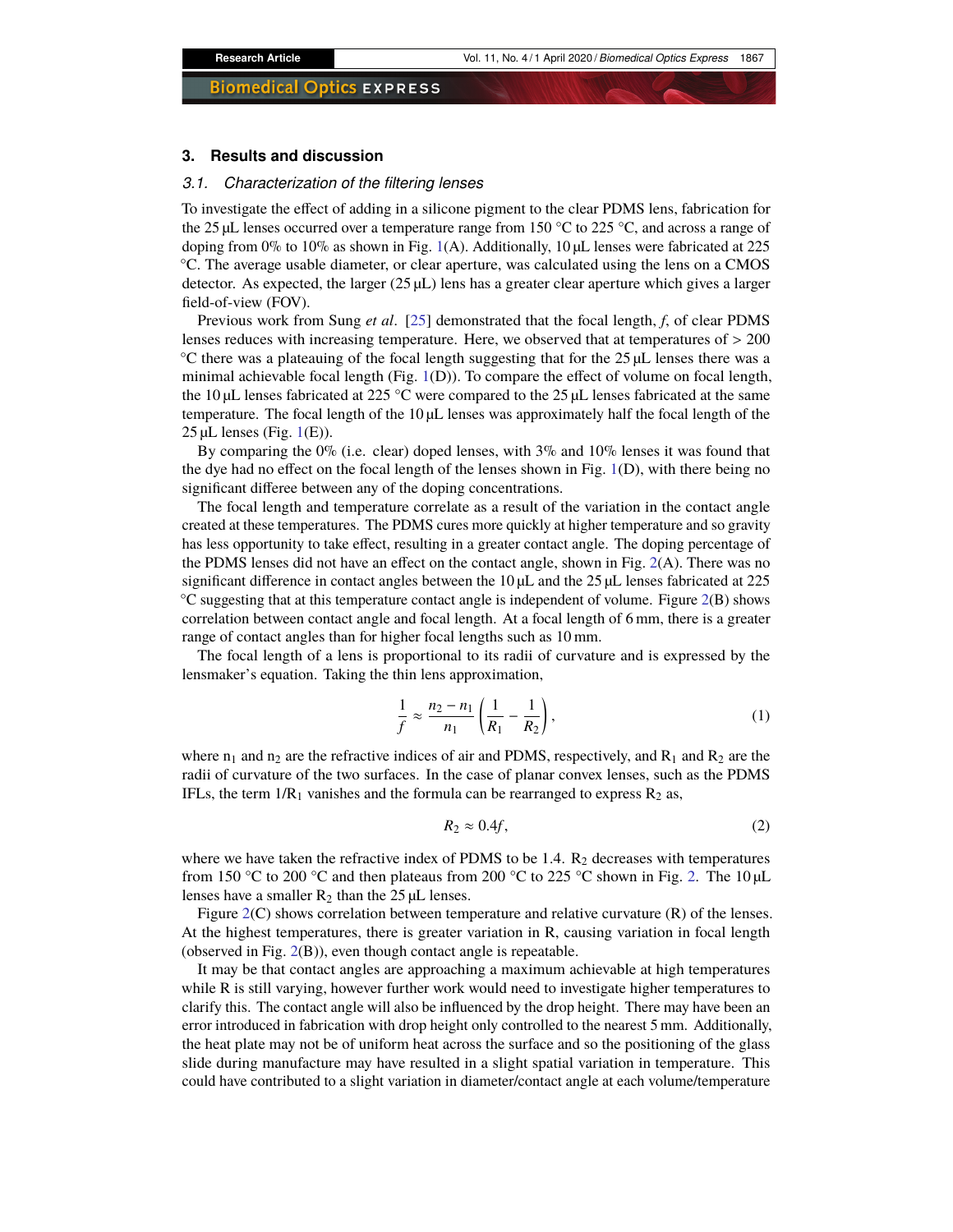

<span id="page-5-0"></span>**Fig. 1.** The doping in the PDMS lenses does not affect the ability for the lens to focus light. (A) Hand syringed filtering  $25 \mu L$  PDMS lenses doped with green silicone pig dye at  $0\%$ , 1%, 3%, 5%, 7% and 10% by weight as shown in each row. The lenses were fabricated at increasing temperatures as shown in each column with 150 °C on the left, increasing to 225 °C on the right. (B) The usable diameter/clear aperture of the 10 µL and 25 µL lenses is 1.03 mm and 1.85 mm, respectively, as measured using Image J. (C) Focal length schematic showing LED light source attached to optical fibre with a collimating lens  $(L_1)$ , iris and PDMS lens (LPDMS). The camera is mounted onto a z-stage and attached to the computer. (D) With increasing temperature the focal length of the lenses reduced. The doping has no effect on the behavior of the lens with the 0%, 3% and 10% behaving with a similar pattern. Data shown for 25 µL lenses, with each lens shown by a single point. (E) The lower volume lenses ( $10 \mu$ L) have a smaller focal length than the larger  $25 \mu$ L lenses, with the doping having little effect on the behavior of the lens. Each point represents a single filtering lens manufactured at 225 °C.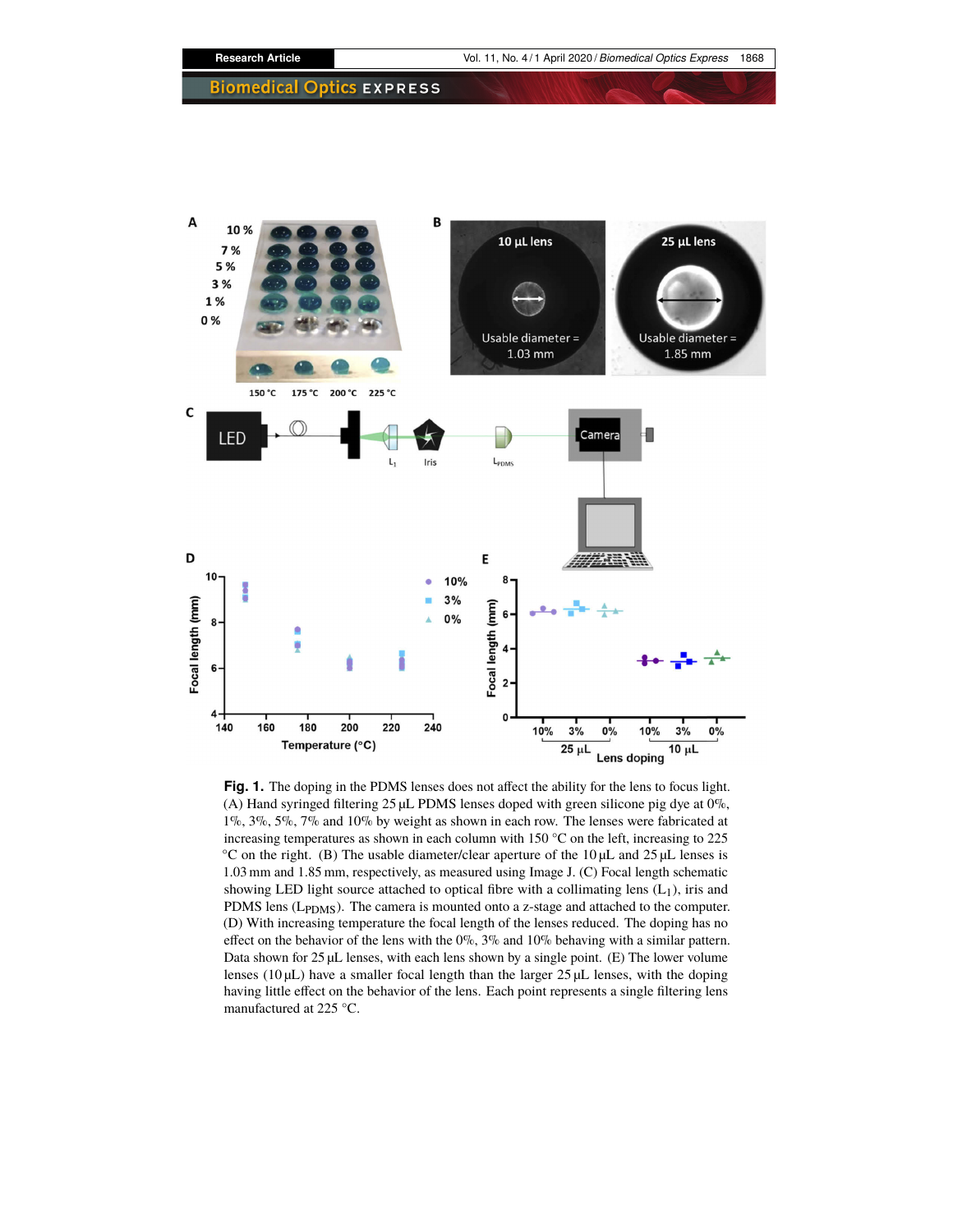

<span id="page-6-0"></span>**Fig. 2.** Adding a doping dye to the PDMS lenses does not alter geometry of the lens. The contact angles relative curvature were measured using the Image J plug-ins. (A) With increasing temperature the contact angle increased for the 25 µL lenses. The doping has no effect on the contact angle on the lens with the lenses within each temperature grouping having similar contact angle. Each point represents the average contact angle of three separate lenses, manufactured at a given temperature and doping, with error bars showing the s.e.m. (B) The contact angle correlates with the focal length, with greater variation at lower focal lengths. Doping the lens does not affect this trend. Each point represents a single lens with  $n = 3$  IFLs measured for each temperature. (C) The relative curvature (R) of the lenses (proportional to the focal length) is dependent on temperature. The 10 µL lenses have a lower R. The doping has no effect on R. Each point is represented by the average of three lenses with error bars denoting the s.e.m of the group.

combination. Damodroa [\[27\]](#page-11-22) found a similar effect to that observed here, with both *f*-number and NA being independent of temperature above a certain temperature (for  $3 \mu L$  lenses this was 98 °C).

The doping is considered to have no effect on the curvature of the lens. This is important as the curvature of the lens will affect the NA. The NA of 0.27 is based on the usable radius of 1.03 mm and 1.86 mm for the 10  $\mu$ L and 25  $\mu$ L lenses, respectively. This is in keeping with previous work [\[25](#page-11-20)[,27\]](#page-11-22).

# *3.2. The PDMS integrated filtering lenses transmit in a concentration dependent manner*

The purpose of doping the lens is to enable one component to act as both an emission filter and a lens. The filtering properties of the IFL need to behave in two ways; i) to block the incident light (excitation wavelength in the fluorescence system) and ii) to transmit the emitted light.

When green IFLs are compared to red IFLs and a clear PDMS lens, the ability to transmit/absorb light based on a specific wavelength becomes clear, as shown in Fig. [3\(](#page-7-0)B). The red IFLs do not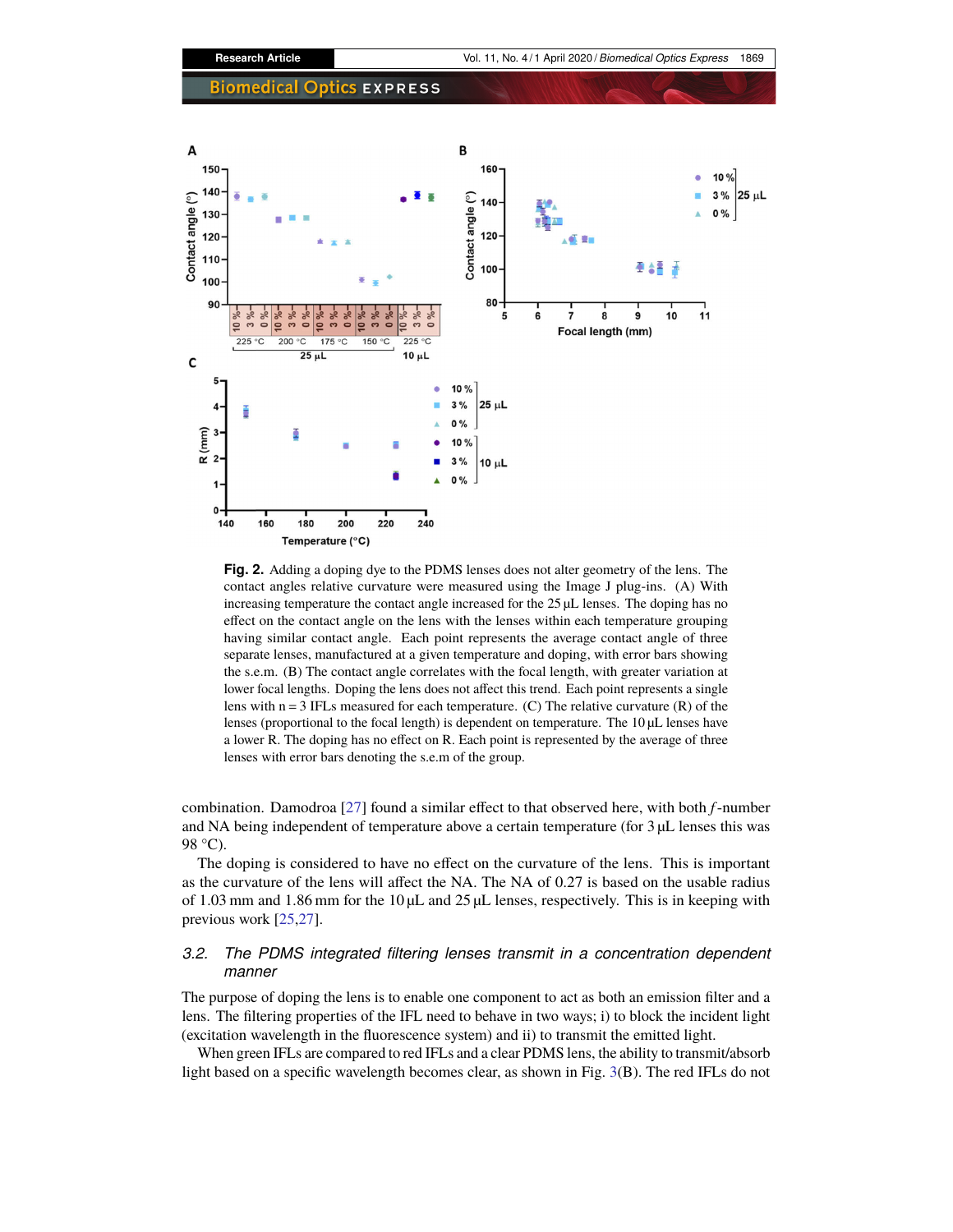transmit green wavelengths whereas the green IFLs do, and the clear lens is able to transmit light across the wider visible spectrum. The percentage of doping in the green IFLs effects the transmission of light across the green wavelengths of light. The lower doping  $(1\% \text{ and } 3\%)$ enable a higher percentage of transmission than higher doping (7% and 10%), allowing more of the fluorescence light to reach the detector in a fluorescence system. Therefore the lower doped IFLs are better at this behaviour (described as behavior ii) above).



<span id="page-7-0"></span>**Fig. 3.** The IFLs have the ability to filter light in the visible spectrum. Transmission schematic (A) for setup with fibre coupled white light source into a collimating lens  $(L_1)$ , iris and PDMS filtering lens (L<sub>PDMS</sub>). There is an additional lens to focus the light into a second optical fibre  $(L_2)$  feeding to the fibre coupled spectrometer. (B) % transmission spectra measured by the spectrometer for the green IFLs (labelled G) and red 1% IFLs (labelled R) over the visible spectrum. (C) Transmission spectra for green IFLs  $1\%$  to  $10\%$ . The green IFLs show a concentration dependent response with 10% lens blocking more light than the 1% IFLs across the spectrum. Transmission peak at 545 nm displaying the IFLs ability to transmit green light. (D) Optical density plot for the filtering lens showing that the higher doped IFLs had a greater optical density than the lower doped IFLs.

On the contrary, the higher doped IFLs filter out a higher percentage of light towards the blue end of the spectrum. Commonly, fluorescence emission is red shifted away from the excitation wavelength, which means that the higher doped IFLs have a better ability to block the incident light (described as behavior i) above). However, the higher doped IFLs also act at a greater optical density across the full visible spectrum as shown in Fig. [3\(](#page-7-0)D). The lower doped IFLs allow for a greater amount of the emitted wavelength light to pass through.

The lenses that were more effective in blocking the incident light were less effective at transmitting shifted light and vice versa. This means that a balance between these characteristics needs to be sought.

The PDMS IFLs are appropriate for use with a fluorophore that emits in the green region of the visible spectrum above 520 nm and is excited by wavelengths  $<$  470 nm, with the 10% IFLs giving the highest potential excitation blocking to emission transmission ratio. However,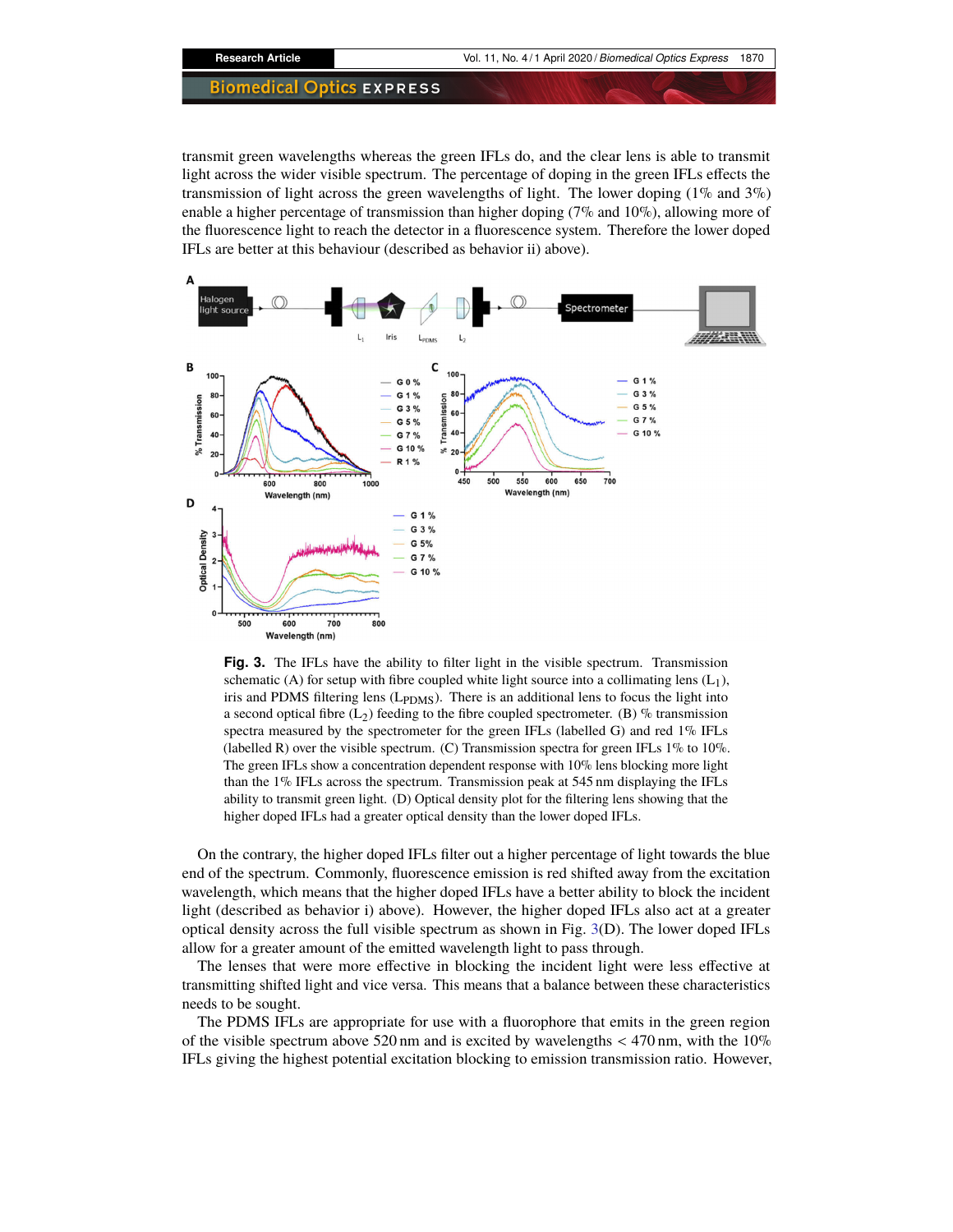imaging with the various IFLs concluded that  $3\%$  doping balances the filtering effects with the light source power requirement, as shown in Fig. [4.](#page-8-0)



<span id="page-8-0"></span>Fig. 4. The filtering PDMS IFLs are able to image fluorescent targets with a resolution of 3 µm, including labelled *M. smegmatis* on a OnePlus 5 T smartphone. (A) Schematic of the smartphone microscope setup with IFL attached directly to the camera lens, with a glass slide bearing fluorescently labelled sample illuminated by a white LED light source. (B) Smartphone with PDMS IFL on the front camera imaging USAF targets. Top, leftright: positive USAF 1951 target Group 6 imaged with 25 µL IFLs at 0%, 1% and 3%. Resolution achieved is 4.4 µm. Bottom, left-right: positive USAF 1951 target Group 6 imaged with 10 µL IFLs at 0%, 1% and 3% IFL. Resolution achieved is 3.1 µm, scale bar shows 5 µm. (C) Representative imaging of fluorescently labelled *M. smegmatis* captured with the smartphone with either 0% or 3% doped IFL (digital zoom 1.8x or 8x) or wide-field fluorescent microscope (20x objective). All images shown to scale with full FOV captured. Scale bar shows  $250 \mu m$ . (D) Fluorescent images shown in (C) scaled to show the same size FOV for comparison of image quality taken from the same location at 1.8 x zoom (left) and 8x zoom (right). Scale bar shows 100 µm.

# *3.3. Imaging with the PDMS integrated filtering lenses*

The PDMS IFLs were combined with a OnePlus 5 T smartphone running android 9, as shown in Fig. [4\(](#page-8-0)A), to build an imaging system that could have an application at the POC. The specifications for the camera used for imaging were 16 MP and  $f = 20$  mm, sensor 1/3.1 with a pixel size of 1 µm. The PDMS IFLs are self-adhesive to the camera on the phone.

Whilst Mtb characteristically appears as clumps of cells during sputum-smear microscopy, the average size of a single Mtb is  $2 - 4 \mu M$ , therefore it is desirable for frugal imaging systems to have a resolution within this region. Using the 1951 USAF target (R1DS1P, Thorlabs) it was possible to determine the resolution of the  $25 \mu L$  lens system to be less than 4  $\mu$ m as shown in Fig. [4\(](#page-8-0)B).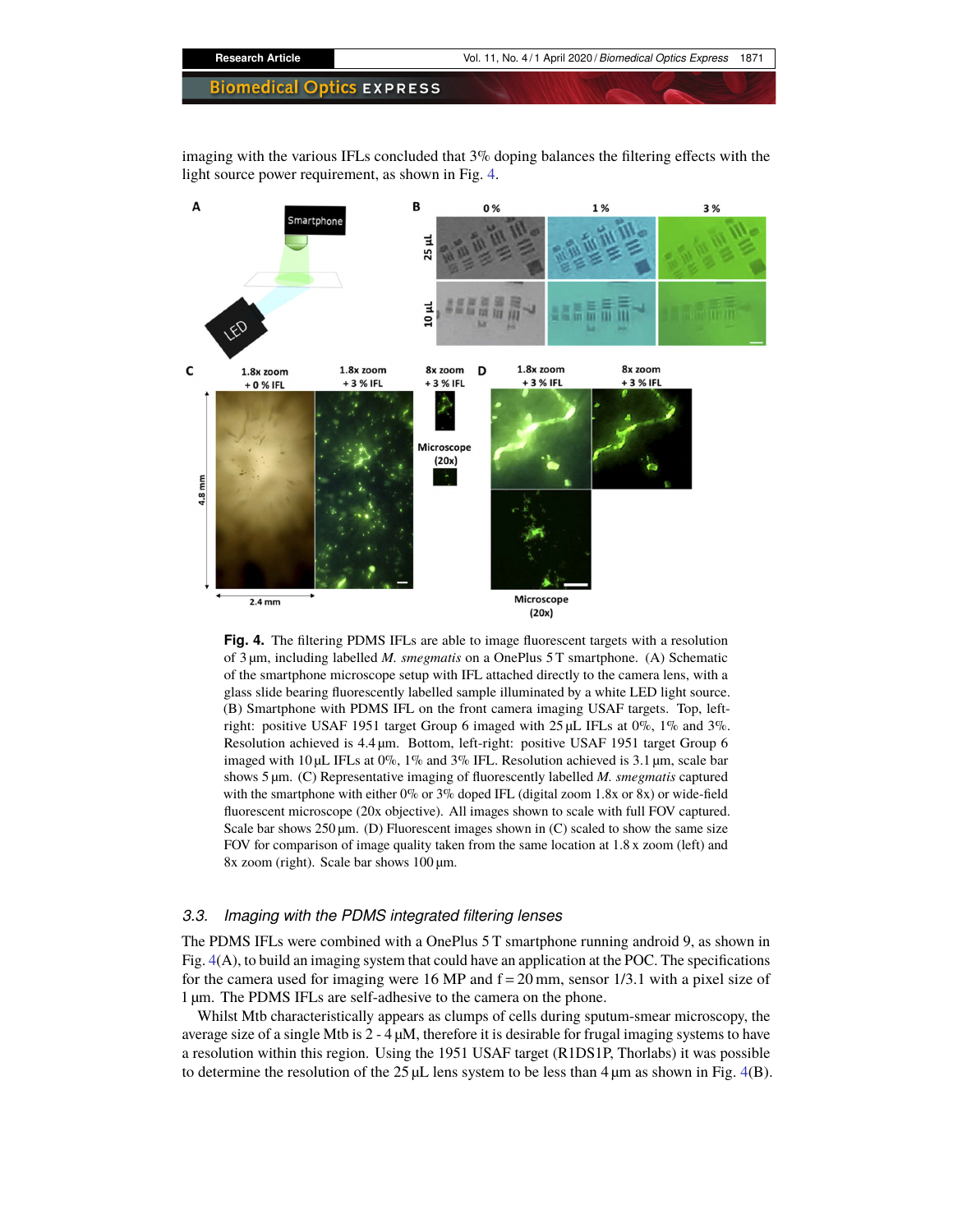The 10  $\mu$ L IFLs have a greater resolution, at 3.1  $\mu$ m, but the IFL is smaller than the smartphone camera and physical application of the IFL is more challenging than with the  $25 \mu L$  IFLs. As discussed above, the 25 µL IFLs give a greater FOV which is beneficial when imaging over a greater area. These images were obtained using a white LED. Further work should investigate the most appropriate light source, including a blue LED with a fluorescent target.

The doping of the lenses impacted the required LED power to form an image. At a concentration of 1% or 3% dopant there was a sufficient filtering effect to remove light outside of the excitation spectrum, whilst allowing an image to form. Above this, the optical density was too great as it fully removed the required excitation light. Whilst we were able to obtain these high resolution images of the USAF target, we do observe noise within the images; these are jpeg compression artefacts; they are most prevalent at the high digital zoom levels which are required to display these images, and limits optical resolution.

Fluorescently labelled *M. smegmatis* was imaged with clear and 3% doped lenses by our IFL-smartphone microscopy platform. The *M. smegmatis* was labelled directly on the slide with a wash-free fluorescent SmartProbe, which enables the labelling of microbes within seconds. The images were compared with benchtop wide-field microscopy images of the same slides collected at 20x magnification. Figure [4\(](#page-8-0)C) demonstrates the functional utility of developing doped lenses, despite imaging the same specimen with the same set-up no fluorescently labelled *M. smegmatis* are visible when using the clear lenses, that is compared to very distinct fluorescent puncta visible when the 3% IFL is used within the set-up. Moreover the field-of-view is on the order of 1 mm<sup>2</sup> meaning that the operator would need to scan fewer fields compared to conventional fluorescence microscopy, and potentially false-negatives resultant from diffuse samples, or samples with low bacterial load (as is often the case for sputum smear microscopy of Mtb) could be reduced. Whilst we were able to achieve a much larger field-of-view with our smartphone setup at both 1.8x and 8x camera zoom compared to conventional wide-field fluorescence microscopy, we did not suffer from significant loss in resolution from our device. Figure [4\(](#page-8-0)D) shows the same size field-of-view for each imaging set-up, and clumps of *M. smegmatis* of various sizes are easily distinguishable. Due to the low pathogenicity, but similar cell-wall structure and morphology of *M. smegmatis* to *M. tuberculosis* it is widely accepted as an *in vitro* model for the latter [\[33\]](#page-12-5), thus it was selected as the model organism within this study, and we anticipate that similar fluorescence intensity and resolution could be achieved in subsequent TB imaging studies, however this warrants further biological evaluation.

## **4. Conclusion**

We demonstrated here a potential application towards fluorescently labelled TB detection, which requires only the confirmation of the presence of the bacterial species, not benchtop microscope resolution of the microbe. As such, a TB screening IFL device could be realized with only a phone and a green dye doped IFL. The PDMS IFLs described here were able to combine two optical components, a lens and a filter, into a single low-cost solution that could be used at the POC. These lenses have a simple manufacturing protocol that can be easily scaled up for a cost of  $\lt$  0.02 USD pp, with mass production ensuring control over contact angle and hence the focal length. This would ensure that smartphones with different camera specifications can be catered for with minimal IFL modification. In addition, a large number of fluorescent dyes exist, each with a variety of optical properties which could be leveraged to produce IFLs suitable for an array of diagnostic applications; and although beyond the scope of this work, 3D printed microscope stages are available open source and could add to the utility of a complete IFL-enabled smartphone microscope platform. In this way, we envision that the IFLs presented here will be suitable for a number of POC diagnostic applications, with the IFLs themselves being easily transportable and robust, adhering to ASSURED criteria [\[34\]](#page-12-6).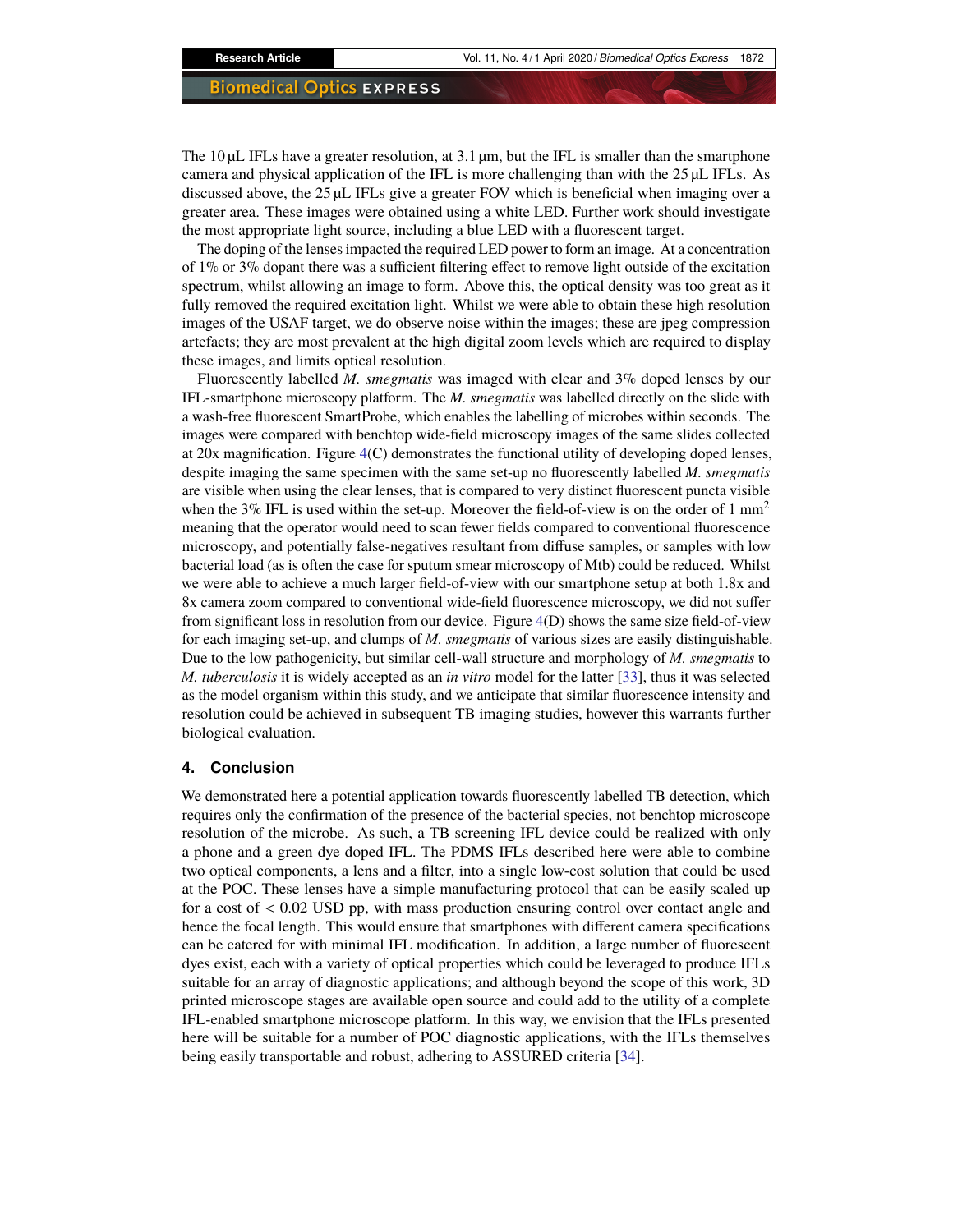The IFLs were combined with smartphone cameras, and whilst these require some energy, solar powered chargers are widely available or can be charged from a generator. Furthermore, applying the IFLs requires little training for non-skilled technicians to obtain an image, meaning a health care worker in a rural village could use them at the POC, store the data and then connect to hospitals or clinics with the results remotely. Whilst the pigment doping will only be compatible with certain fluorophores, this will be of advantage in a system designed to only detect one specific label, such as a specific stain for TB.

We focused here on green IFLs because the majority of fluorescent labels are in the green spectral range, like the nitrobenzoxadiazole (NBD) conjugated stain used in the imaging above. Although lenses with a variety of spectral filtering behaviours have been recently developed, the application here is specific for the POC [\[26\]](#page-11-21). In choosing the correct doping, a balance between the spectral filtering behaviours of blocking out incident light and transmitting emitted light is key, and the 3% doping was found to be adequate. Further work should investigate the red IFLs as this would increase the possible fluorescent labels that could be coupled into the system. The 25  $\mu$ L IFLs offer a balance between FOV and resolution. They are easier to handle than the 10  $\mu$ L lens and therefore maybe better suited to in-field applications.

One of the ongoing concerns in translating smartphone technology to the POC is the preparation of slides or biopsy. Currently there is limited advantage in progressing imaging capabilities while processing and fixation remains a barrier in the field. Future work into POC devices needs to address this concern if POC testing is to achieve its full potential in the future. Using 'smart', wash-free fluorescent labels, as demonstrated here, negates the need for multiple processing steps and may make this possible. Similarly, we captured all of the smartphone images using the camera's automatic color balancing function, further demonstrating the ease of use of this imaging setup.

It is not purely a lack of technology that limits the implementation of POC devices in rural LMICs. In reality, the lack of consensus on procedure and definitions (despite national policy regarding contact tracing) continues to hamper progress [\[35\]](#page-12-7) and so a multifaceted approach to engage leaders and experts will be needed for any POC device. Our vision is that the PDMS IFLs could be used in POC devices that use any smartphone with a camera app to enable in-field diagnostics. Such a device may have significant utility in settings such as POC sputum smear microscopy for TB, where accurately recording the presence or absence of the bacterium is paramount, particularly from diffuse samples or samples with low bacterial load. Evaluation of how our novel imaging platform performs on clinical sputum specimens from TB patients remains to be seen and offers an exciting continuation of study.

**DATA AVAILABILITY**: The experimental data is available via the Edinburgh DataShare (https://doi.org/10.7488/ds/2773).

## **Funding**

Engineering and Physical Sciences Research Council (EP/K03197X/1, EP/R005257/1, EP/R018669/1, EP/L016559/1); Medical Research Council (EP/L016559/1).

#### **Disclosures**

The authors declare that there are no conflicts of interest related to this article.

#### **References**

<span id="page-10-0"></span>1. S. Ombelet, J.-B. Ronat, T. Walsh, C. P. Yansouni, J. Cox, E. Vlieghe, D. Martiny, M. Semret, O. Vandenberg, J. Jacobs, O. Lunguya, M.-F. Phoba, P. Lompo, T. Phe, S. Kariuki, P. N. Newton, D. A. B. Dance, C. Muvunyi, S. El Safi, B. Barbe, D. Falay, D. Affolabi, M. Page, C. Langendorf, Y. Gille, T. Leenstra, J. Stelling, T. Naas, T. Kesteman, D. Seifu, E. Delarocque-Astagneau, C. Schultsz, H. Schutt-Gerowitt, J. Letchford, H. Wertheim, G. Kahlmeter, and A. Aidara Kane, "Clinical bacteriology in low-resource settings: today's solutions," [Lancet Infect. Dis.](https://doi.org/10.1016/S1473-3099(18)30093-8) **18**(8), e248–e258 (2018).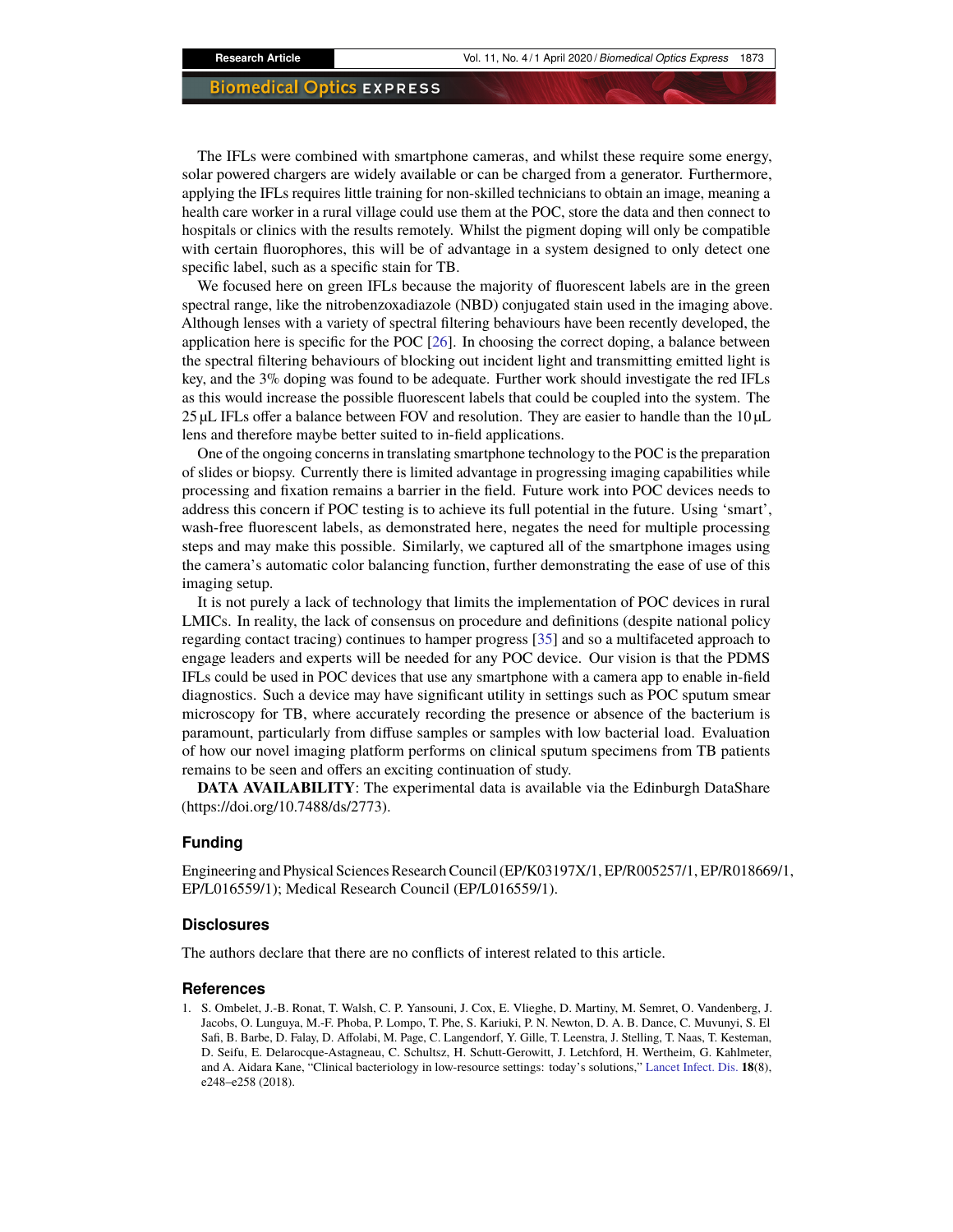- <span id="page-11-0"></span>2. P. K. Drain, E. P. Hyle, F. Noubary, K. A. Freedberg, D. Wilson, W. Bishai, W. Rodriguez, and I. V. Bassett, "Evaluating Diagnostic Point-of-Care Tests in Resource-Limited Settings," [Lancet Infect. Dis.](https://doi.org/10.1016/S1473-3099(13)70250-0) **14**(3), 239–249 (2014).
- <span id="page-11-1"></span>3. É. M. Ansbro, M. M. Gill, J. Reynolds, K. D. Shelley, S. Strasser, T. Sripipatana, A. Tshaka Ncube, G. Tembo Mumba, F. Terris-Prestholt, R. W. Peeling, and D. Mabey, "Introduction of Syphilis Point-of-Care Tests, from Pilot Study to National Programme Implementation in Zambia: A Qualitative Study of Healthcare Workers' Perspectives on Testing, Training and Quality Assurance," [PLoS One](https://doi.org/10.1371/journal.pone.0127728) **10**(6), e0127728 (2015).
- <span id="page-11-2"></span>4. A. McDowell and M. Pai, "Treatment as diagnosis and diagnosis as treatment: empirical management of presumptive tuberculosis in India," [Int. J. Tuberc. Lung. Dis.](https://doi.org/10.5588/ijtld.15.0562) **20**(4), 536–543 (2016).
- <span id="page-11-3"></span>5. K. R. Steingart, M. Henry, V. Ng, P. C. Hopewell, A. Ramsay, J. Cunningham, R. Urbanczik, M. Perkins, M. A. Aziz, and M. Pai, "Fluorescence versus conventional sputum smear microscopy for tuberculosis: a systematic review," [Lancet Infect. Dis.](https://doi.org/10.1016/S1473-3099(06)70578-3) **6**(9), 570–581 (2006).
- 6. A. J. Caulfield and N. L. Wengenack, "Diagnosis of active tuberculosis disease: From microscopy to molecular techniques," [J. Clin. Tuberc. Other Mycobact. Dis.](https://doi.org/10.1016/j.jctube.2016.05.005) **4**, 33–43 (2016).
- <span id="page-11-4"></span>7. G. J. Ryan, H. M. Shapiro, and A. J. Lenaerts, "Improving acid-fast fluorescent staining for the detection of mycobacteria using a new nucleic acid staining approach," [Tuberculosis](https://doi.org/10.1016/j.tube.2014.07.004) **94**(5), 511–518 (2014).
- <span id="page-11-5"></span>8. A. Ramsay, M. A. Yassin, A. Cambanis, S. Hirao, A. Almotawa, M. Gammo, L. Lawson, I. Arbide, N. Al-Aghbari, N. Al-Sonboli, J. B. Sherchand, P. Gauchan, and L. E. Cuevas, "Front-loading sputum microscopy services: an opportunity to optimise smear-based case detection of tuberculosis in high prevalence countries," [J. Trop. Med. Hyg.](https://doi.org/10.1155/2009/398767) **2009**, 1–6 (2009).
- <span id="page-11-6"></span>9. WHO, "The End TB Strategy" (2014), retrieved 20 February, 2019, [https://www.who.int/tb/End\\_TB\\_brochure.pdf?ua](https://www.who.int/tb/End_TB_brochure.pdf?ua=1)=1.
- <span id="page-11-7"></span>10. X. Mao and T. J. Huang, "Microfluidic diagnostics for the developing world," [Lab Chip](https://doi.org/10.1039/c2lc90022j) **12**(8), 1412–1416 (2012).
- <span id="page-11-8"></span>11. M. C. Pierce, S. E. Weigum, J. M. Jaslove, R. Richards-Kortum, and T. S. Tkaczyk, "Optical Systems for Point-of-care Diagnostic Instrumentation: Analysis of Imaging Performance and Cost," [Ann. Biomed. Eng.](https://doi.org/10.1007/s10439-013-0918-z) **42**(1), 231–240 (2014).
- <span id="page-11-9"></span>12. A. Roda, E. Michelini, M. Zangheri, M. Di Fusco, D. Calabria, and P. Simoni, "Smartphone-based biosensors: A critical review and perspectives," [TrAC, Trends Anal. Chem.](https://doi.org/10.1016/j.trac.2015.10.019) **79**, 317–325 (2016).
- <span id="page-11-10"></span>13. S.-C. Liao, J. Peng, M. G. Mauk, S. Awasthi, J. Song, H. Friedman, H. H. Bau, and C. Liu, "Smart Cup: A Minimally-Instrumented, Smartphone-Based Point-of-Care Molecular Diagnostic Device," [Sens. Actuators, B](https://doi.org/10.1016/j.snb.2016.01.073) **229**, 232–238 (2016).
- <span id="page-11-11"></span>14. D. M. Vykoukal, G. P. Stone, P. R. C. Gascoyne, E. U. Alt, and J. Vykoukal, "Quantitative Detection of Bioassays with a Low-Cost Image-Sensor Array for Integrated Microsystems," [Angew. Chem., Int. Ed.](https://doi.org/10.1002/anie.200901814) **48**(41), 7649–7654 (2009).
- 15. X. Xu, A. Akay, H. Wei, S. Wang, B. Pingguan-Murphy, B. Erlandsson, X. Li, W. Lee, J. Hu, L. Wang, and F. Xu, "Advances in Smartphone-Based Point-of-Care Diagnostics," [Proc. IEEE](https://doi.org/10.1109/JPROC.2014.2378776) **103**(2), 236–247 (2015).
- <span id="page-11-12"></span>16. D. S. Y. Ong and M. Poljak, "Smartphones as mobile microbiological laboratories," Clinical Microbiology and Infection (2019).
- <span id="page-11-13"></span>17. A. Powless, L. Feekin, J. Hutcheson, D. Alapat, and T. Muldoon, *Low-cost Computing and Network Communication for a Point-of-care Device to Perform a 3-part Leukocyte Differential*, SPIE BiOS (SPIE, 2016), Vol. 9715.
- <span id="page-11-14"></span>18. Y. Adiguzel and H. Kulah, "CMOS cell sensors for point-of-care diagnostics," [Sensors](https://doi.org/10.3390/s120810042) **12**(8), 10042–10066 (2012).
- <span id="page-11-15"></span>19. P. Gordon, V. Venancio, S. Mertens-Talcott, and G. Coté, "Portable bright-field, fluorescence, and cross-polarized microscope toward point-of-care imaging diagnostics," [J. Biomed. Opt.](https://doi.org/10.1117/1.JBO.24.9.096502) **24**(09), 1 (2019).
- <span id="page-11-16"></span>20. R. Singhal and V. P. Myneedu, "Microscopy as a diagnostic tool in pulmonary tuberculosis," [Int. J. Mycobact.](https://doi.org/10.1016/j.ijmyco.2014.12.006) **4**(1), 1–6 (2015).
- <span id="page-11-17"></span>21. Y. Sung, F. Campa, and W.-C. Shih, "Open-source do-it-yourself multi-color fluorescence smartphone microscopy," [Biomed. Opt. Express](https://doi.org/10.1364/BOE.8.005075) **8**(11), 5075–5086 (2017).
- <span id="page-11-18"></span>22. A. R. Akram, N. Avlonitis, E. Scholefield, M. Vendrell, N. McDonald, T. Aslam, T. H. Craven, C. Gray, D. S. Collie, A. J. Fisher, P. A. Corris, T. Walsh, C. Haslett, M. Bradley, and K. Dhaliwal, "Enhanced avidity from a multivalent fluorescent antimicrobial peptide enables pathogen detection in a human lung model," [Sci. Rep.](https://doi.org/10.1038/s41598-019-44804-0) **9**(1), 8422 (2019).
- 23. A. R. Akram, S. V. Chankeshwara, E. Scholefield, T. Aslam, N. McDonald, A. Megia-Fernandez, A. Marshall, B. Mills, N. Avlonitis, T. H. Craven, A. M. Smyth, D. S. Collie, C. Gray, N. Hirani, A. T. Hill, J. R. Govan, T. Walsh, C. Haslett, M. Bradley, and K. Dhaliwal, "In situ identification of Gram-negative bacteria in human lungs using a topical fluorescent peptide targeting lipid A," [Sci. Transl. Med.](https://doi.org/10.1126/scitranslmed.aal0033) **10**(464), eaal0033 (2018).
- <span id="page-11-19"></span>24. M. Kamariza, P. Shieh, C. S. Ealand, J. S. Peters, B. Chu, F. P. Rodriguez-Rivera, M. R. Babu Sait, W. V. Treuren, N. Martinson, R. Kalscheuer, B. D. Kana, and C. R. Bertozzi, "Rapid detection of Mycobacterium tuberculosis in sputum with a solvatochromic trehalose probe," [Sci. Transl. Med.](https://doi.org/10.1126/scitranslmed.aam6310) **10**(430), eaam6310 (2018).
- <span id="page-11-20"></span>25. Y.-L. Sung, J. Jeang, C.-H. Lee, and W.-C. Shih, "Fabricating optical lenses by inkjet printing and heat-assisted in situ curing of polydimethylsiloxane for smartphone microscopy," [J. Biomed. Opt.](https://doi.org/10.1117/1.JBO.20.4.047005) **20**(4), 047005 (2015).
- <span id="page-11-21"></span>26. B. Dai, Z. Jiao, L. Zheng, H. Bachman, Y. Fu, X. Wan, Y. Zhang, Y. Huang, X. Han, C. Zhao, T. J. Huang, S. Zhuang, and D. Zhang, "Colour compound lenses for a portable fluorescence microscope," [Light: Sci. Appl.](https://doi.org/10.1038/s41377-019-0187-1) **8**(1), 75 (2019).
- <span id="page-11-22"></span>27. S. Damodara, D. George, and A. K. Sen, "Single step fabrication and characterization of PDMS micro lens and its use in optocapillary flow manipulation," [Sens. Actuators, B](https://doi.org/10.1016/j.snb.2015.12.070) **227**, 383–392 (2016).